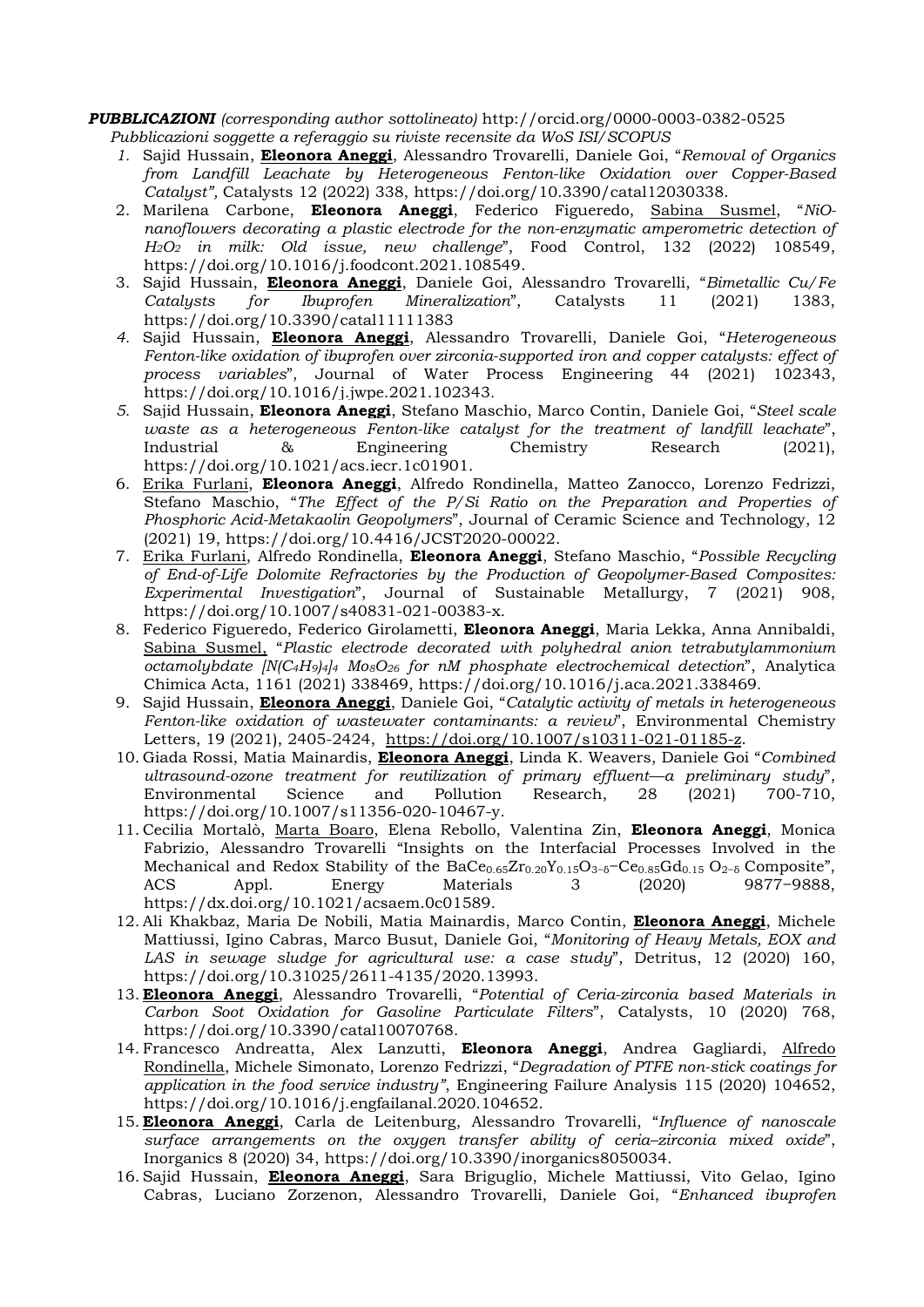removal by heterogeneous-Fenton process over  $Cu/ZrO<sub>2</sub>$  and Fe/ZrO<sub>2</sub> catalysts", Journal of Environmental Chemical Engineering 8 (2020) 103586, https://doi.org/10.1016/j.jece.2019.103586.

- 17. Eleonora Aneggi, Jordi Llorca, Alessandro Trovarelli, Mimoun Aouine, Philippe Vernoux, "In situ environmental HRTEM discloses low temperature carbon soot oxidation by ceria– zirconia at the nanoscale", Chemical Communication 55 (2019) 3876, https://doi.org/10.1039/C8CC09011D.
- 18. Erika Furlani, Michele Magnan, Erica Mingone, Marta Deison, Eleonora Aneggi, Francesco Andreatta, Lorenzo Fedrizzi, Stefano Maschio, "Waste olivine and silica sands boost geopolymers performances: experimental investigation", International Journal of Environmental Studies, 76 (2019) 491, https://doi.org/10.1080/00207233.2019.1585156.
- 19. Clara Comuzzi, Maurizio Ballico, Eleonora Aneggi, Maria Jose Rubio Aleman, Gabriel Jose Conesa Perez, Andrea Fattori, Daniele Goi, "Ionic exchange desorption of mercury from contaminated dredging sludge (at 393K and ambient temperature)", Soil and Sediment Contamination: An International Journal, 28 (2019) 122, https://doi.org/10.1080/15320383.2018.1551326.
- 20. Giuseppa Raitano, Daniele Goi, Valentina Pieri, Alice Passoni, Michele Mattiussi, Anna Lutman, Isabella Romeo, Alberto Manganaro, Marco Marzo, Nicola Porta, Diego Baderna, Andrea Colombo, Eleonora Aneggi, Fabrizio Natolino, Marco Lodi, Renzo Bagnati, Emilio Benfenati, "(Eco)toxicological maps: A new risk assessment method integrating traditional and in silico tools and its application in the Ledra River (Italy)", Environment International 119 (2018) 275, https://doi.org/10.1016/j.envint.2018.06.035.
- 21. Erika Furlani, Stefano Maschio, Michele Magnan, Eleonora Aneggi, Francesco Andreatta, Maria Lekka, Alex Lanzutti, Lorenzo Fedrizzi "Synthesis and characterization of geopolymers containing blends of unprocessed steel slag and metakaolin: the role of slag particle size", Ceramics International, 44 (2018) 5226, https://doi.org/10.1016/j.ceramint.2017.12.131.
- 22. Stefano Maschio, Eleonora Aneggi, Lorenzo Fedrizzi, Francesco Andreatta, Maria Lekka, Alex Lanzutti, Erika Furlani, "Production and Compression Strength of Mortars Containing Unprocessed Waste Powdered Steel Slag", Sustainability 9 (2017) 2372, https://doi.org/10.3390/su9122372.
- 23. **Eleonora Aneggi**, Alessandro Trovarelli, Daniele Goi, "Degradation of phenol in wastewaters via heterogeneous Fenton-like Ag/CeO<sub>2</sub> catalyst", Journal of Environmental Chemical Engineering 5 (2017) 1159, https://doi.org/10.1016/j.jece.2017.01.042.
- 24. Verónica Rico-Pérez, Eleonora Aneggi, Alessandro Trovarelli, "The Effect of Sr Addition in Cu- and Fe-Modified CeO<sub>2</sub> and ZrO<sub>2</sub> Soot Combustion Catalysts", Catalysts 7 (2017) 28, https://doi.org/10.3390/catal7010028.
- 25. Lidia Castoldi, Eleonora Aneggi, Roberto Matarrese, Rossella Bonzi, Alessandro Trovarelli, Luca Lietti, "Simultaneous Removal of Soot and NOx Over Silver and Ruthenium-Based Catalysts", Topics in Catalysis, 60 (2017) 209, https://doi.org/10.1007/s11244-016- 0599-6.
- 26. Lluís Soler, Albert Casanovas, Carlos Escudero, Virginia Pérez-Dieste, Eleonora Aneggi, Alessandro Trovarelli, Jordi Llorca, "Ambient pressure photoemission spectroscopy reveals the mechanism of carbon soot oxidation in ceria-based catalysts", ChemCatChem, 8 (2016) 2748, https://doi.org/10.1002/cctc.201600615.
- 27. Verónica Rico-Pérez, Eleonora Aneggi, Agustín Bueno-López, Alessandro Trovarelli, "Synergic effect of Cu/Ce0.5Pr0.5O2- $\delta$  and Ce0.5Pr0.5O2- $\delta$  in soot combustion", Applied Catalysis B: Environmental, 197 (2016) 95, https://doi.org/10.1016/j.apcatb.2016.02.051.
- 28. Sara Gràcia Lanas, Manuel Valiente, Eleonora Aneggi, Alessandro Trovarelli, Marilena Tolazzi, Andrea Melchior, "Efficient Fluoride Adsorption by mesoporous Hierarchical Alumina microspheres", RSC Advances, 6 (2016) 42288, https://doi.org/10.1039/C5RA27371D.
- 29. Roberto Matarrese, Eleonora Aneggi, Lidia Castoldi, Jordi Llorca, Alessandro Trovarelli, Luca Lietti, "Simultaneous removal of soot and NOx over K- and Ba-doped ruthenium supported catalysts", Catalysis Today, 267 (2016) 119, https://doi.org/10.1016/j.cattod.2015.12.016.
- 30. Eleonora Aneggi, Marta Boaro, Sara Colussi, Carla de Leitenburg, Alessandro Trovarelli, "Ceria-Based Materials in Catalysis: Historical Perspective and Future Trends", in Jean-Claude Bünzli, Vitalij Pecharsky, editors: Handbook on the Physics and Chemistry of Rare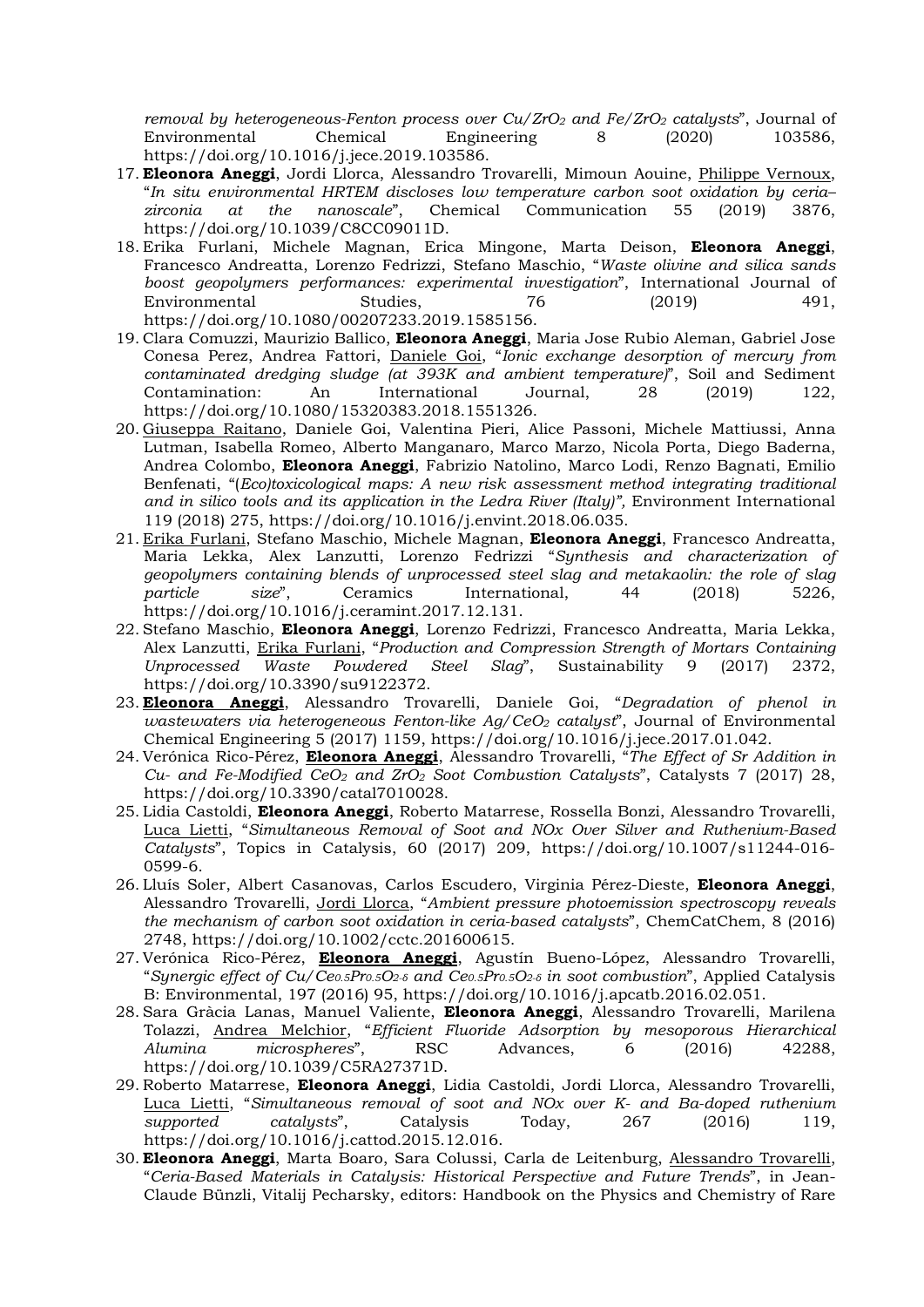Earths, Vol 50 Elsevier, 2016, UK pp. 209-242, https://doi.org/10.1016/bs.hpcre.2016.05.002.

- 31. Eleonora Aneggi, Veronica Rico-Perez, Carla de Leitenburg, Stefano Maschio, Lluís Soler, Jordi Llorca, Alessandro Trovarelli, "Ceria–Zirconia Particles Wrapped in a 2D Carbon Envelope: Improved Low-Temperature Oxygen Transfer and Oxidation Activity" Angewandte Chemie International Edition, 54 (2015) 14040, https://doi.org/10.1002/anie.201507839.
- 32. Lidia Castoldi, Eleonora Aneggi, Roberto Matarrese, Rossella Bonzi, Jordi Llorca, Alessandro Trovarelli, Luca Lietti, "Silver-based catalytic materials for the simultaneous removal of soot and  $NOx$ <sup>"</sup>, Catalysis Today, 258 (2015) 405, https://doi.org/10.1016/j.cattod.2015.02.024.
- 33. Erika Furlani, Eleonora Aneggi, Carla de Leitenburg, Alessandro Trovarelli Stefano Maschio, "Sintering behaviour of olivine–ceria blends", Ceramics International, 41 (2015) 6293, https://doi.org/10.1016/j.ceramint.2015.01.054.
- 34. Erika Furlani, Eleonora Aneggi, Stefano Maschio, "Sintering behaviour of waste olivine and olivine/alumina blends", Materials 7 (2014) 4773, https://doi.org/10.3390/ma7064773.
- 35. Eleonora Aneggi, Nuria J Divins, Carla de Leitenburg, Jordi Llorca, Alessandro Trovarelli "The formation of nanodomains of  $Ce6O<sub>11</sub>$  in ceria catalyzed soot combustion", Journal of Catalysis 312 (2014) 191, https://doi.org/10.1016/j.jcat.2014.01.020.
- 36. Erika Furlani, Eleonora Aneggi, Carla de Leitenburg, Stefano Maschio, "High energy ball milling of titania and titania–ceria powder mixtures", Powder Technology 254 (2014) 591, https://doi.org/10.1016/j.powtec.2014.01.075.
- 37. Eleonora Aneggi, Dawid Wiater, Carla de Leitenburg, Jordi Llorca, Alessandro Trovarelli, "Shape-Dependent Activity of Ceria in Soot Combustion", ACS Catalysis 4 (2014) 172, https://doi.org/10.1021/cs400850r.
- 38. Valentina Cabbai, Maurizio Ballico, Eleonora Aneggi, Daniele Goi, "BMP tests of source selected OFMSW to evaluate anaerobic codigestion with sewage sludge", Waste Management 33 (2013) 1626, https://doi.org/10.1016/j.wasman.2013.03.020.
- 39. Erika Furlani, Gabriele Tonello, Eleonora Aneggi, Stefano Maschio, "Possible use of waste olivine powders from a foundry process into the ceramic industry: Sintering behaviour of olivine, kaolin and their blends", Ceramics International, 39 (2013) 1257, https://doi.org/10.1016/j.ceramint.2012.07.056.
- 40. Eleonora Aneggi, Carla de Leitenburg, Alessandro Trovarelli, "Ceria-based Formulations in Catalysts for Diesel Soot Combustion", in A. Trovarelli, P. Fornasiero, Catalysis by Ceria and Related Materials: 2nd Edition, Imperial College Press, 2013, London, pp. 565-621.
- 41. Eleonora Aneggi, Valentina Cabbai, Alessandro Trovarelli, Daniele Goi, "Potential of Ceria-Based Catalysts for the Oxidation of Landfill Leachate by Heterogeneous Fenton Process", International Journal of Photoenergy, (2012) n. 694721, https://doi.org/10.1155/2012/694721.
- 42. Eleonora Aneggi, Carla de Leitenburg, Jordi Llorca, Alessandro Trovarelli "Higher activity of Diesel soot oxidation over polycrystalline ceria and ceria-zirconia solid solutions from more reactive surface planes", Catalysis Today, 197 (2012) 119, https://doi.org/10.1016/j.cattod.2012.07.030.
- 43. Erika Furlani, Gabriele Tonello, Eleonora Aneggi, Stefano Maschio, "Preparation and characterization of sintered ceramics made with spent foundry olivine sand and clay", Ceramics International, 38 (2012) 2619, https://doi.org/10.1016/j.ceramint.2011.11.065.
- 44. Eleonora Aneggi, Carla de Leitenburg, Alessandro Trovarelli, "On the role of lattice/surface oxygen in ceria–zirconia catalysts for diesel soot combustion", Catalysis Today, 181 (2012) 108, https://doi.org/10.1016/j.cattod.2011.05.034. Top cited authors award.
- 45. Erika Furlani, Gabriele Tonello, Stefano Maschio, **Eleonora Aneggi**, Dino Minichelli, Sergio Bruckner and Elio Lucchini "Sintering and characterisation of ceramics containing paper sludge, glass cullet and different types of clayey materials", Ceramics International, 37 (2011) 1293, https://doi.org/10.1016/j.ceramint.2010.12.005.
- 46. Clara Comuzzi, Barbara Lesa, Eleonora Aneggi, Giuliano Dolcetti, Daniele Goi, "Saltassisted thermal desorption of mercury from contaminated dredging sludge", Journal of Hazardous Materials, 193 (2011) 177, https://doi.org/10.1016/j.jhazmat.2011.07.047.
- 47. Alfonsina Pappacena, Karl Schermanz, Amod Sagar, Eleonora Aneggi, Alessandro Trovarelli, "Development of a modified co-precipitation route for thermally resistant, high